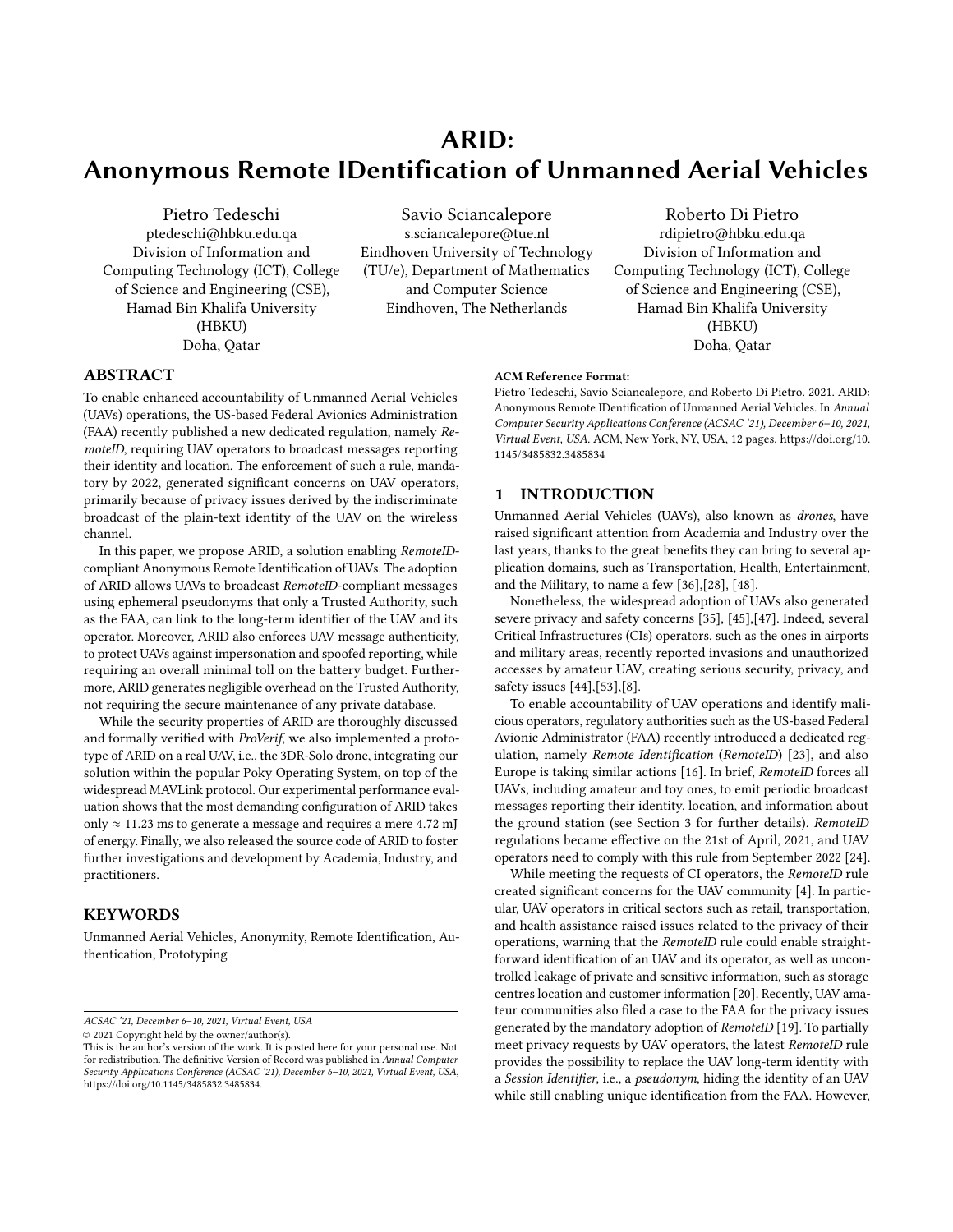the RemoteID rules neither specify how to generate such identifiers, nor provide guidelines to operators for their design.

Pseudonyms generation and management issues have been investigated by a few contributions in the last years, especially in the context of Vehicular Ad-Hoc Networks (VANETs) [\[12\]](#page-10-10). Also, specific standards are available on the topic, including the ones published by ETSI [\[21\]](#page-10-11). However, as discussed in Section [2,](#page-1-0) such solutions either require the support of dedicated infrastructure elements, such as Internet-connected Road-Side Units (RSUs), or online Authorities, or they assume the presence of multiple collaborating peers. Conversely, commercial amateur UAVs often do not feature a (persistent) Internet connection, and they operate in an ad-hoc setup without any chance to interact with other peers. The cited requirements make previously published schemes unsuitable for the problem, and call for new domain-specific solutions.

Contribution. In this paper, we propose an Anonymous Remote IDentification solution (ARID) to tackle the cited challenges. In particular, ARID is a lightweight and RemoteID-compliant solution enabling any UAVs to generate RemoteID messages that can be verified only by legitimate authorities, being otherwise anonymous. ARID achieves the cited objectives independently from the presence of a persistent Internet connection and the presence of multiple collaborating peers, fulfilling all the requirements of amateur UAVs. Adopting ARID, only a trusted authority (e.g., the FAA) can obtain the UAV's long-term identity. At the same time, we also provide message authentication to protect drones from false reporting, by allowing the authority to verify (and discard) spoofed messages that could be generated by malicious parties.

While the security and privacy feature of ARID have been discussed and formally verified, we also showed the deployability and ease of adoption of our solution. Indeed, we implemented a prototype of ARID on a real UAV, i.e., the 3DR-Solo, integrating it with the open-source Poky OS (a reference distribution of the Yocto Project) and the Micro Air Vehicle Link (MAVLink) protocol. Our extensive performance evaluation shows that, assuming the highest level of security, ARID messages can be generated and delivered with a single broadcast message in only  $\approx 11.23$  ms, requiring just 4.72 mJ ( $\approx 1.67 \cdot 10^{-6}$ % of the UAV battery).

Our prototype implementation, whose source code has been released [\[17\]](#page-10-12), leverages popular open-source libraries and tools, supported by the large variety of commercial UAVs. These features enhance the impact of ARID, demonstrating its deployability and ease of adoption, and paving the way for further research in the field.

Roadmap. The rest of this paper is organized as follows. Section [2](#page-1-0) reviews related work, Section [3](#page-2-0) introduces the RemoteID rule, Section [4](#page-2-1) highlights the system and adversary models, Section [5](#page-4-0) provides the details of ARID, Section [6](#page-6-0) analyzes the security of our solution, while Section [7](#page-7-0) reports the details of the implementation of the prototype and the performance assessment of ARID. Finally, Section [8](#page-9-0) tightens conclusions and draws future works.

## <span id="page-1-0"></span>2 RELATED WORK

Only a few previous scientific contributions considered UAVs anonymity, with connection to authentication functionalities and unlinkability. For instance, the authors in [\[50\]](#page-11-6) proposed a privacypreserving authentication framework for Internet-connected drones, leveraging the emerging Edge Computing network architecture. Each drone interacts with an edge node for pseudonym generation, and the edge node maintains a translation map, allowing to switch from pseudonyms to real identities. Although being a feasible option for drones equipped with an Internet connection, the cited solution is not generalizable also for remote identification of amateur drones, which are likely not Internet-connected. In addition, such a solution requires assistance from dedicated infrastructure elements, not available everywhere.

Some contributions investigated anonymity through pseudonymity in the context of VANETs. For instance, the authors in [\[14\]](#page-10-13) first tackled the problem of pseudonym-based authentication between two vehicles in a VANET. They proposed a hybrid scheme, combining locally-generating pseudonyms with group-based signatures, and the secrecy of the identity of a node mainly depends on the size of the group. However, such a proposal hardly fits with the scenario of amateur drones, where operators usually fly a drone without any coordination with other amateurs.

The authors in [\[42\]](#page-11-7) proposed the adoption of hierarchical privacypreserving pseudonyms, to be used in authentication procedures by a smart car. The initial pseudonym is released by a trusted authority, maintaining a database of the credentials assigned to the vehicles. When the vehicle needs to operate in a given area, it interacts with the local RSU to obtain new area-based pseudonyms that can be traced back to the original identity. The authors in [\[41\]](#page-11-8) used a similar approach but focusing on efficient revocation mechanisms. The above schemes always require assistance from the infrastructure (RSU), being not applicable to our problem.

Many papers also investigated privacy-preserving pseudonym change strategies in VANETs, through mix-zones. Specifically, the approaches leveraging mix-zones use to change the pseudonym of a vehicle only when the number of vehicles in the neighbourhood is significantly high, so to confuse the attacker about new assignments. For instance, the authors in [\[11\]](#page-10-14) proposed a scheme leveraging the RSUs at the road intersections to swap the pseudonyms of two vehicles. The same authors extended this concept in [\[13\]](#page-10-15) considering Vehicular Location Privacy Zones (VPLZ), where vehicles access for service and exit in an order different than the entrance one. Similarly, the authors in [\[9\]](#page-10-16) used the concepts of crowd areas and syntactic obfuscation jointly to confuse the attacker. Similarly, the authors in [\[34\]](#page-10-17) proposed to swap pseudonyms in a group in a way to provide  $\epsilon$ -differential privacy in the set of features of the vehicles. However, schemes of this type always require assistance from the infrastructure.

Despite sharing some features, the research challenges tackled in this paper are different from anonymous communications in VANETs. Indeed, privacy-preserving and secure remote identification for UAVs implies not broadcasting the long-term identity of the UAV indiscriminately on the wireless channel, as well as protecting the UAV from false invasion reports (see Section [4.2\)](#page-4-1). Conversely, in the case of mutual anonymous authentication in VANETs, a vehicle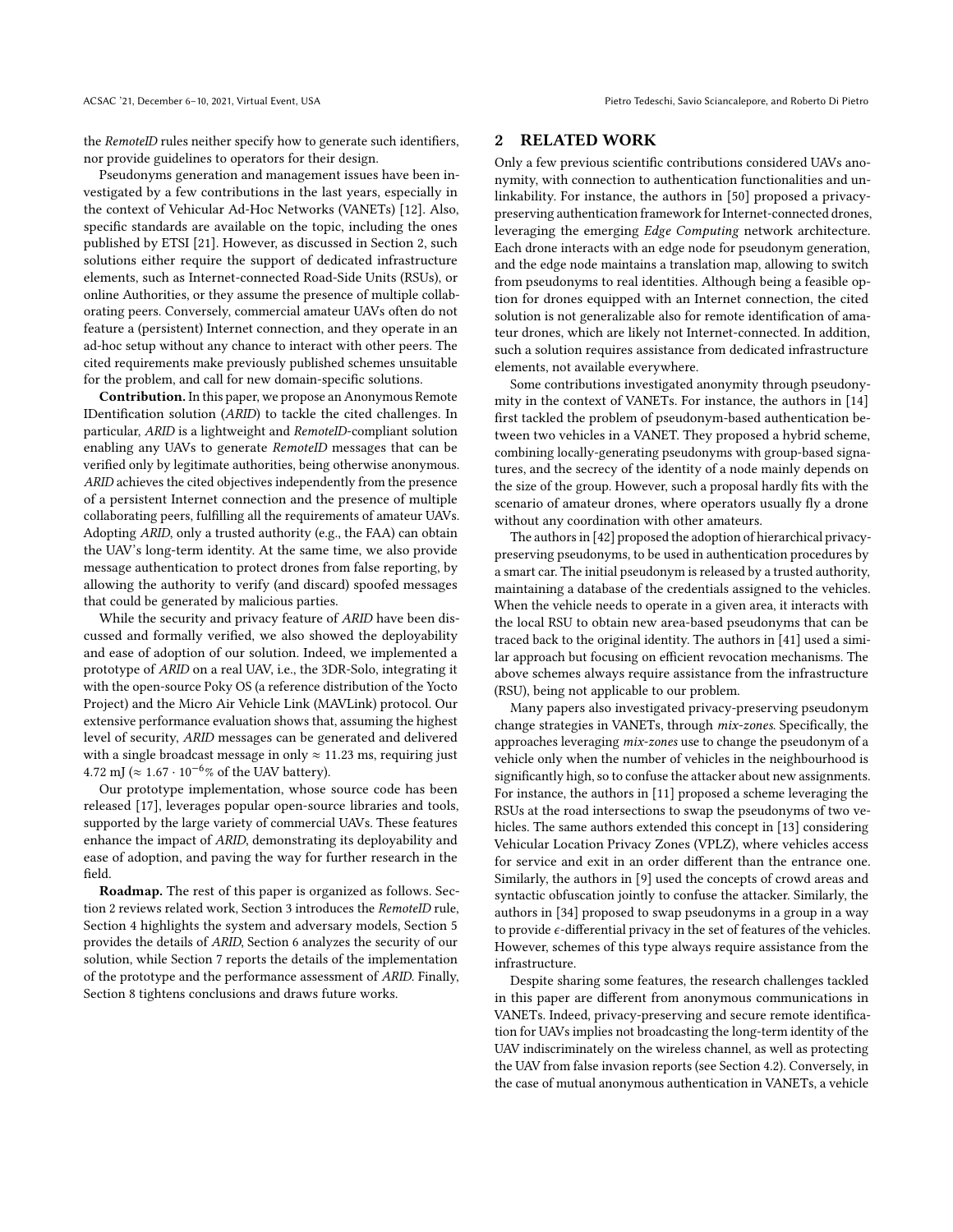receives a specific request from another entity and can decide if sharing its identity with the requesting vehicle on a case-by-case basis. Therefore, our scenario and adversary model do not consider anonymous mutual authentication, which is a different research problem.

Anonymous identification has also been considered in other contexts. For instance, in the avionic context, the authors in [\[6\]](#page-10-18) proposed a mechanism for securely generating aircraft pseudonyms. They introduced a dedicated entity, namely the Trusted Registration Authority (TRA), in charge of assisting vehicles in generating timebounded pseudonyms and able to trace back a pseudonym to its identity. However, their method requires continuous interaction with the authority for pseudonym generation. In addition, in case of leakages on the CA, the correspondence between the long-term identity and the pseudonyms is disclosed.

In the maritime context, the authors in [\[25\]](#page-10-19) proposed the usage of a pseudonyms set generated by a trusted authority for each vessel, used once for every time slot. Such an approach avoids infrastructure assistance but requires a persistent connection from the vessel to the authority. The authors in [\[26\]](#page-10-20) proposed to integrate IEEE P1609.02 pseudonymous generation and authentication features within the maritime domain. However, the IEEE P1609.02 standard mainly refers to unicast transactions, while the Remote Identification rule involves broadcast-only communications. Also, note that approaches such as [\[54\]](#page-11-9) for secure and anonymous broadcast do not map to our problem, as they assume a secure communication channel among a set of parties.

We also highlight that our solution cannot be replaced by a signcryption protocol [\[55\]](#page-11-10). Although signcryption schemes allow decreasing the computational and communication overhead compared to sign-then-encrypt and hybrid solutions, their anonymous versions require heavy pairing operations [\[51\]](#page-11-11), or polynomial interpolation [\[40\]](#page-10-21), or proxies [\[31\]](#page-10-22), not feasible on commercial UAVs, or using ring signatures, requiring a set of trusted parties [\[39\]](#page-10-23),[\[15\]](#page-10-24). Therefore, they cannot be contextualized directly to our problem.

To sum up, the discussion above confirms that anonymous remote identification for UAVs is a different research problem, characterized by specific technology-dependent constraints. Such constraints make previous solutions unsuitable for this problem and call for new domain-specific solutions.

## <span id="page-2-0"></span>3 FAA REMOTE IDENTIFICATION RULE

With the widespread commercialization of autonomous and remotelypiloted UAVs, even more news of intentional and unintentional private-area invasion attacks are appearing. Indeed, UAVs equipped with a camera can record audio and video of sensitive areas. At the same time, when operated close to sensitive areas (e.g., airports and critical infrastructures), also small UAVs typically sold as toys for children, devoid of cameras and microphones, could cause collisions and create severe safety risks.

The cited incidents motivated avionics authorities to regulate the operation of UAVs in several ways. In this context, the USbased FAA has been the first to announce the publication of a Remote Identification (RemoteID) regulation, published in its final version in April, 2021 [\[23\]](#page-10-4). The scope of the RemoteID regulation is to integrate amateur and remotely-piloted drones into the local

National Airspace System (NAS), to provide operators with an easy way to timely identify the presence of a UAV, its location, and the location of the related control station.

According to the RemoteID specification, UAVs must periodically broadcast messages containing at least the following information.

- A unique identifier of the identity of the drone.
- An indication of the drone's current location, expressed in terms of latitude, longitude, geometric altitude, and speed.
- The indication of the current location of the control station piloting the drone, expressed in terms of latitude, longitude, and geometric altitude.
- A timestamp of the message.
- An indicator of the emergency status of the drone.

The discussed requirements apply from the take-off to shutdown. UAVs should broadcast the messages on an unlicensed radio frequency (e.g., the worldwide ISM frequency band  $[2.4 - 2.5]$  GHz), with a transmission rate of at least 1 message per second and maximum allowed latency of 1 second from the location acquisition.

The specification applies independently from the weight of the UAV and the presence of an Internet connection on board or on the control station (exceptions exist [\[22\]](#page-10-25)). Overall, the operators can assure the compliance of their UAVs to the RemoteID specification either through a built-in module or through a remote ID broadcast module, integrated after deployment on an UAV via a software update. Operation without a remote identification strategy in compliance with the RemoteID specification is possible only at specific areas, namely FAA-Recognized Identification Areas (FRIAs), governed by community-based organizations or educational institutions.

We notice that although the specification aims to enhance the safety and security of UAVs, the RemoteID specification does not take cybersecurity into account. Indeed, the specification aims to provide minimum performance requirement for the operation of UAVs, while the implementation of dedicated security and privacy strategies is left to UAV operators. Therefore, the specification does not mandate the usage of any message authentication techniques but only imposes that the FAA must be able to trace back the longterm identity of the UAV and its owner through the unique identifier broadcasted in the RemoteID messages.

According to the final rule, the unique identifier can be either the serial number of the UAV, generated by the manufacturer, or a session identification number (session ID). However, the session IDs must allow the FAA and authorized entities to go back to the long-term identity of the UAV. Note that the rule does not provide any further detail on the deployment of session identifiers.

The rule just became effective in April 2021 [\[43\]](#page-11-12). However, the UAV manufacturers will be required to comply with the direction starting from September 2022, while this requirement will apply to the pilots beginning from September 2023 [\[24\]](#page-10-6).

## <span id="page-2-1"></span>4 SCENARIO AND ADVERSARIAL MODEL

This section describes the scenario and the adversary model considered in our work. Specifically, Section [4.1](#page-3-0) illustrates the system model, while Section [4.2](#page-4-1) describes the adversary model.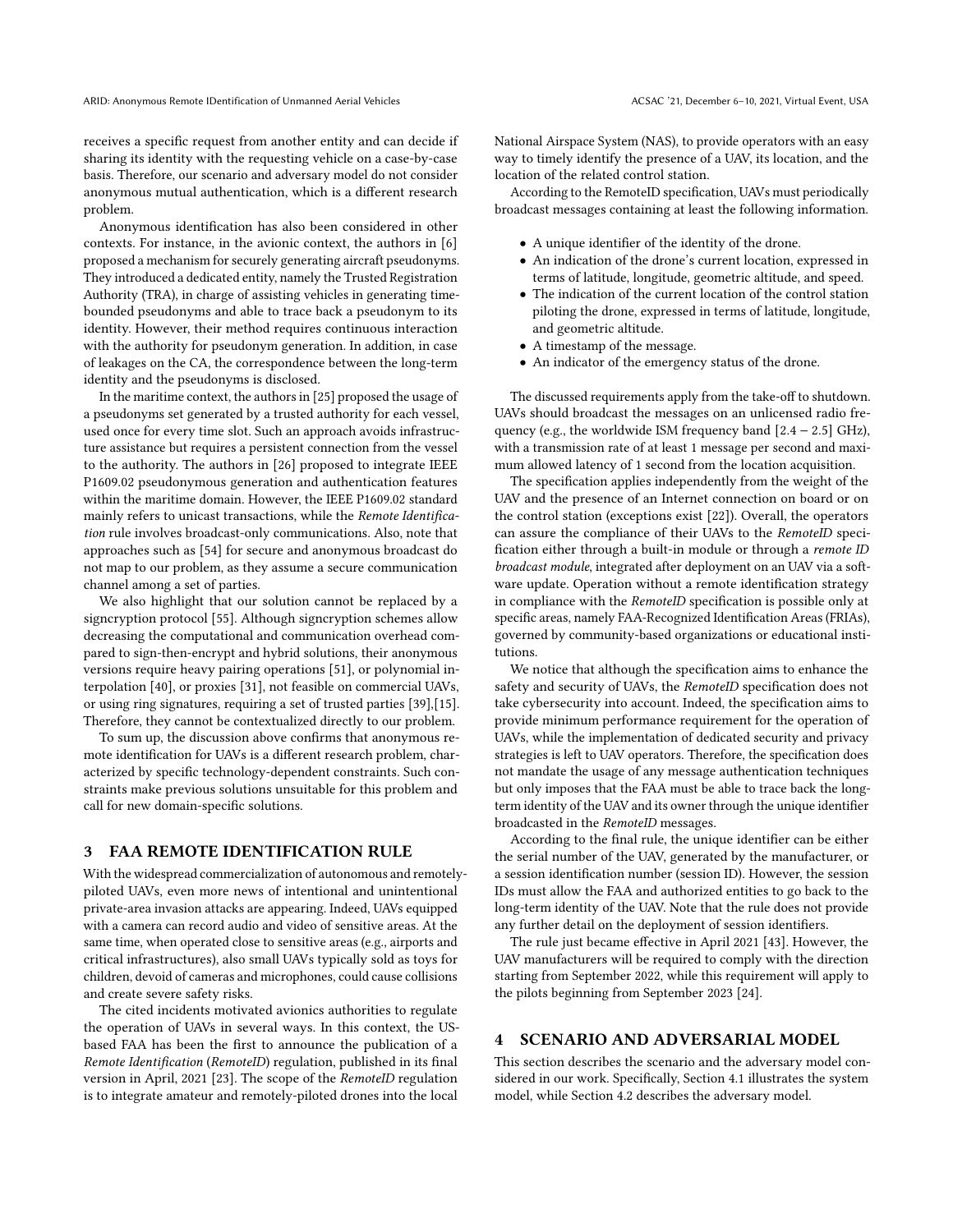## <span id="page-3-0"></span>4.1 System Model and Assumptions

The scenario assumed in this work is depicted in Figure [1.](#page-3-1)

<span id="page-3-1"></span>

Figure 1: Scenario assumed in this work.

We assume a generic UAV  $d_n$ , that can be either an autonomous vehicle or a Remotely-Piloted Aircraft System (RPAS), piloted via a controller. We assume that  $d_n$  would like to be compliant with the latest specifications of the FAA on the remote identification. Therefore,  $d_n$  broadcasts information about its location, speed, location of the remote controller, time mark, emergency status, and a unique identifier, as presented in Section [3.](#page-2-0) However,  $d_n$  would like to maintain anonymity, i.e., it would like not to share publicly any information that would lead to the immediate and uncontrolled identification of its serial number, MAC address, and owner information. A solution to this issue, is for  $d_n$  to transmit a pseudonym that would allow only the authorized entities to disclose its real identity.

We also assume that  $d_n$  features enough processing capabilities to support the execution of symmetric and asymmetric encryption operations. This latter is a realistic assumption, since all the commercial drones available on the market feature CPUs able to control the motors and the flight through dedicated algorithms, much more expensive and complex than traditional symmetric and asymmetric encryption schemes, often available also through dedicated hardware support [\[38\]](#page-10-26).

Without loss of generality, we assume that  $d_n$  does not feature an Internet connection and cannot communicate with any other infrastructure element than its remote controller. At the same time, in line with the FAA RemoteID specification,  $d_n$  uses one of the WiFi channels on the unlicensed frequency band  $B = [2.4 - 2.5]$  GHz to communicate with the remote controller. In addition, we assume that  $d_n$  is fully compliant with the RemoteID specification. Therefore, it does not shut down the RemoteID module, and it does not falsify its location intentionally. To comply with the anonymity requirement, we also assume that any RemoteID packet delivered by  $d_n$  contain an anonymized (e.g., nullified) MAC address.

Our scenario also assumes the presence of multiple CI operators, e.g., the ones controlling airports, nuclear plants, military infrastructures, and other CIs. Such operators are interested in monitoring the nearby of their physical premises, looking for UAVs approaching and invading sensitive areas. To this aim, such entities leverage multiple receiving radios, tuned on the unlicensed frequency band  $B = [2.4 - 2.5]$  GHz, to listen for RemoteID messages. Whenever any UAVs enter the monitored area, the legitimate receivers would

like to detect the event and identify the owner of the UAV. The identification of the owner can occur through communication between the CI operator and a Trusted Authority (TA).

The TA is responsible for regulation and accountability of UAVs activities. Before flying time, manufacturers and UAV operators register the unique identity and additional information of their UAVs with the TA. If an invasion attack occurs, the CI operators can report the incident to the TA, providing the packets emitted from the invading UAV as evidence of the invasion. The TA is the only entity that can unveil the long-term identity of the UAVs carrying out the invasion, in a way that the UAVs and their operators can be accountable for the event.

In this context, the ARID solution we describe in this manuscript aims at ensuring anonymity and message authenticity for UAVs, protecting their long-term identity while operating in the wild. Moreover, ARID enables CI operators to report eavesdropped packets to the TA, to identify UAVs invading protected areas.

<span id="page-3-2"></span>Table [1](#page-3-2) reports the notation used throughout the manuscript.

Table 1: Notation used throughout the paper.

| Notat.          | Description                                                  |
|-----------------|--------------------------------------------------------------|
| $d_n$           | Generic RemoteID-compliant UAV.                              |
| B               | Operation bandwidth of the UAV $d_n$ .                       |
| $\mathcal{F}$   | Adversary.                                                   |
| r               | Generic Receiver of a CI operator.                           |
| Auth            | Trusted Authority.                                           |
| $sk_n, pk_n$    | Private and Public Key of $d_n$ .                            |
| $\mathcal{C}_n$ | Public-key certificate of $d_n$ .                            |
| $sk_A, pk_A$    | Private and Public Key of Auth.                              |
| $C_A$           | Public-key certificate of Auth.                              |
| p               | Prime number defining the size of the ECC field.             |
| a, b            | Parameters of the elliptic curve.                            |
| $\mathcal{G}$   | Cyclic Group of the elliptic curve.                          |
| $\overline{G}$  | Generator point of the elliptic curve.                       |
| n               | Order of the elliptic curve.                                 |
| Υ               | Co-factor of the elliptic curve.                             |
| H               | Hashing function.                                            |
| S               | Symmetric encryption algorithm.                              |
| E               | Public-key encryption algorithm.                             |
| D               | Public-key decryption algorithm.                             |
| sign            | ECC public-key signature algorithm.                          |
| verify          | ECC public-key signature algorithm.                          |
| $T_i$           | ARID messages inter-arrival time.                            |
| $lat_{n,t}$ ,   | Latitude, longitude, and altitude of $d_n$ at the time $t$ . |
| $lon_{n,t}$ ,   |                                                              |
| $alt_{n,t}$     |                                                              |
| $info_{n,t}$    | Additional RemotelD information (speed of $d_n$ , posi-      |
|                 | tion of the control station, emergency status).              |
| $h_{n,t}$       | Digest generated by $d_n$ at the time t.                     |
| $v_{n,t}$       | Nonce generated by $d_n$ at the time t.                      |
| $\delta_{n,t}$  | Location signature generated by $d_n$ at the time t.         |
| $K_{n,t}$       | Ephemeral key generated by $d_n$ at the time t.              |
| $c_{n,t}$       | Ephemeral pseudonym generated by $d_n$ at the time t.        |
| $\rho_{n,t}$    | Encrypted key generated by $d_n$ at the time t.              |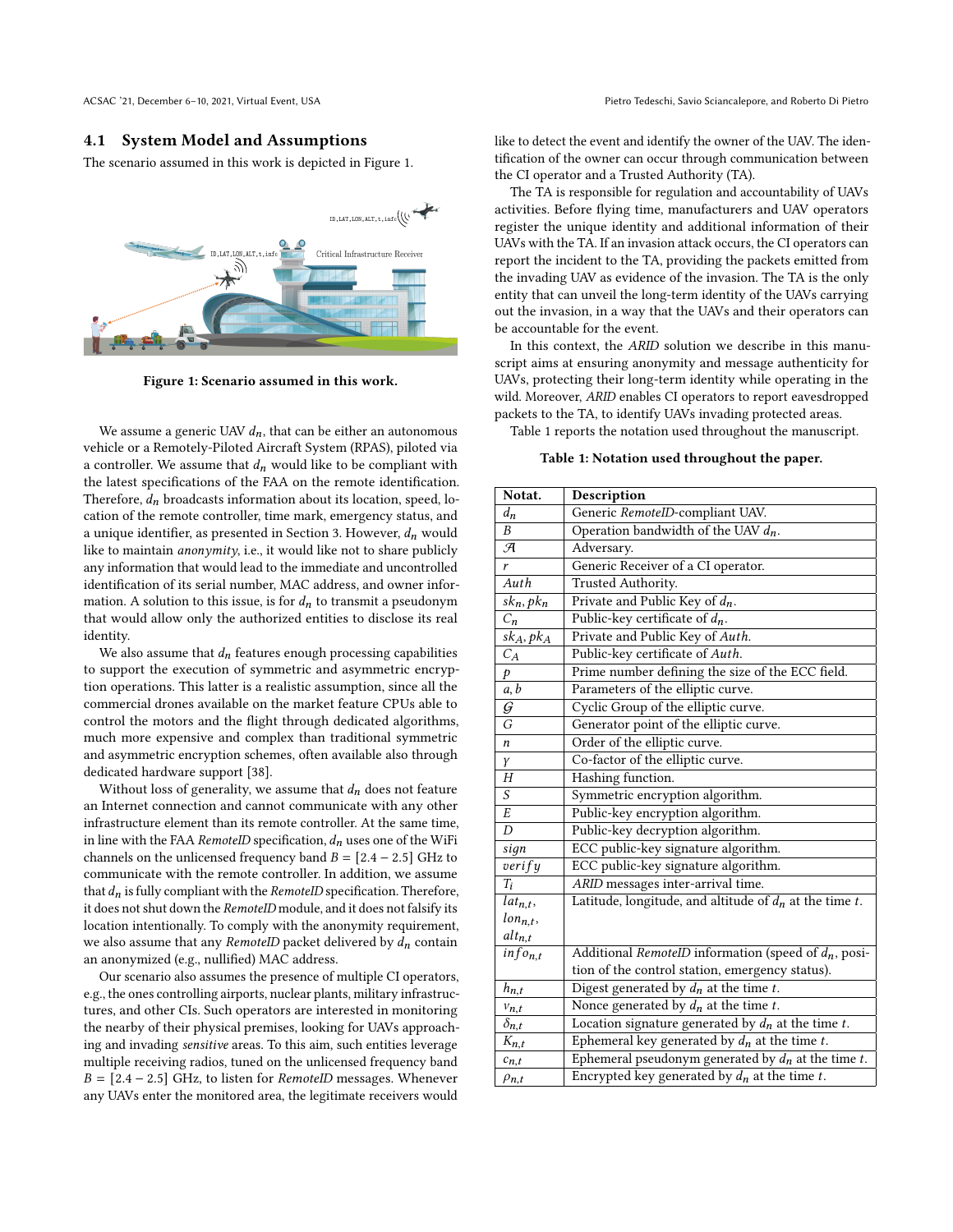ARID: Anonymous Remote IDentification of Unmanned Aerial Vehicles ACSAC '21, December 6–10, 2021, Virtual Event, USA

## <span id="page-4-1"></span>4.2 Adversary and Threat Models

The adversary assumed in our work, namely  $\mathcal A$  features both passive and active features. On the one hand,  $\mathcal A$  is a global eavesdropper on the bandwidth  $B = [2.4 - 2.5]$  GHz. Thus,  $\mathcal{A}$  can detect and decode any message sent by UAVs on any of the channels in  $B$  to identify and track a specific UAV. On the other hand,  $A$ also features active capabilities. For instance, it can replay packets previously listened to and transmit rogue packets on the wireless communication channel, trying to impersonate a specific drone and falsifying its location reports. The combination of the passive and active features described above contribute to defining  $\mathcal A$  as an adversary following the well-known Dolev-Yao attacker model [\[18\]](#page-10-27).

Overall, the goal of the adversary is three-fold. First, the adversary would like to obtain the long-term identity of a specific UAV by simply listening to the broadcast RemoteID packets. Second, the adversary would like to track the drone passively. Third, the adversary would like to cheat the whole RemoteID system by making a specific UAV appear in a given sensitive location.

# <span id="page-4-0"></span>5 ANONYMOUS REMOTE IDENTIFICATION FRAMEWORK

This section provides all the details of the ARID scheme. Section [5.1](#page-4-2) introduces the actors involved in ARID, while Section [5.2,](#page-4-3) Section [5.3,](#page-5-0) and Section [5.4](#page-5-1) illustrate the Registration, Online, and Reporting Phase of ARID, respectively.

## <span id="page-4-2"></span>5.1 Actors

ARID involves the following actors.

- UAV $d_n$ . It is a generic UAV, compliant with the RemoteID rule. While turned on, it emits on the bandwidth  $B$  anonymous RemoteID packets, i.e., messages not directly leading to its long-term identity, owner, and manufacturer.
- CI Operator r. It is a generic wireless receiver, deployed by the operator of a CI, such as an airport. Its role is to listen to the bandwidth *B* for wireless packets emitted by *RemoteID*compliant UAVs to timely detect any invasion. When an invasion is detected, it reports such an event to the Authority for follow-up investigation.
- Authority Auth. It is a Trusted Third-Party (TTP), such as the Federal Avionic Administrator. Its role includes: (i) storing the information on UAVs compliant with ARID, (ii) providing cryptography materials for the correct operations of ARID, and finally, (iii) analyzing reports provided by CI operators on invasions of sensitive areas by UAVs, in a way to identify the authenticity of the provided evidence and trace back the long-term identity and owner of the UAV. Note that the Authority does not need to communicate with the UAV  $d_n$ after the Registration, while it is supposed to host an online service for reports submitted by CI operators.

## <span id="page-4-3"></span>5.2 Registration Phase

The aim of the Registration Phase of ARID is to register an UAV with the Authority, in a way to enable unique identification. At the same time, the UAV receives the cryptography materials necessary to run ARID. Figure [2](#page-4-4) shows the sequence diagram of the Registration

Phase of ARID. Note that the interactions between the UAV (or its owner, or its manufacturer) and the Authority occur through a regular Internet connection, e.g., secured via the well-known Transport Layer Security (TLS) protocol.

<span id="page-4-4"></span>

Figure 2: Sequence Diagram of the Registration Phase of ARID.

The operations in this phase are described below.

- Assume that the UAV  $d_n$  has a private-public key pair  $(s k_n, p k_n)$ , and a public-key certificate  $C_n$ , signed by a TTP (e.g. Veri-zon [\[52\]](#page-11-13)). After the establishment of the TLS connection,  $d_n$ provides to Auth the long-term identity  $ID_n$  and the public key certificate  $C_n$  (including the public key  $pk_n$ ).
- Assume that Auth has a private-public key pair  $(s k<sub>A</sub>, p k<sub>A</sub>)$ , and a public-key certificate  $C_A$ , signed by a Certification Authority (CA). At the reception of the information from  $d_n$ , Auth stores in a local Registration Table the entry for  $D_n$ , containing the tuple <  $ID_n$ ,  $pk_n$  >. Then, it provides to  $d_n$ the cryptography materials necessary to run ARID. These materials include the public key  $pk<sub>A</sub>$  and the set of public parameters of the cryptography system  $L$ , including, in turn, the prime number  $p$ , the parameters  $a$  and  $b$  of the selected elliptic curve, the generator point  $G$  of the elliptic curve, the cyclic group  $G$  of the elliptic curve, the order  $n$  of the elliptic curve, and the co-factor  $\gamma$ . Moreover,  $L$  also includes the definition of the cryptography algorithms necessary to run ARID, i.e., the symmetric encryption scheme  $S$ , the public-key encryption scheme  $E$  (implying the corresponding decryption scheme  $D$ ), the hashing function  $H$ , and the signature generation scheme sign (implying the corresponding verification scheme  $verify$ ).
- At the reception of the message from  $Auth, d<sub>n</sub>$  locally stores the public key  $pk_A$  and the parameters  $L$  for use in the following Online Phase.

After the completion of this phase,  $d_n$  does not need any further communication with the Authority. When an UAV cannot connect to the Internet, the owner/operator can execute this phase on behalf of the UAV, e.g., on a secure Internet-connected terminal. However, the values of  $P_A$  and  $L$  have to be stored manually on  $d_n$  before any operations.

Moreover, note that the Registration Table hosted on the Authority can also be publicly available. Indeed, the information in the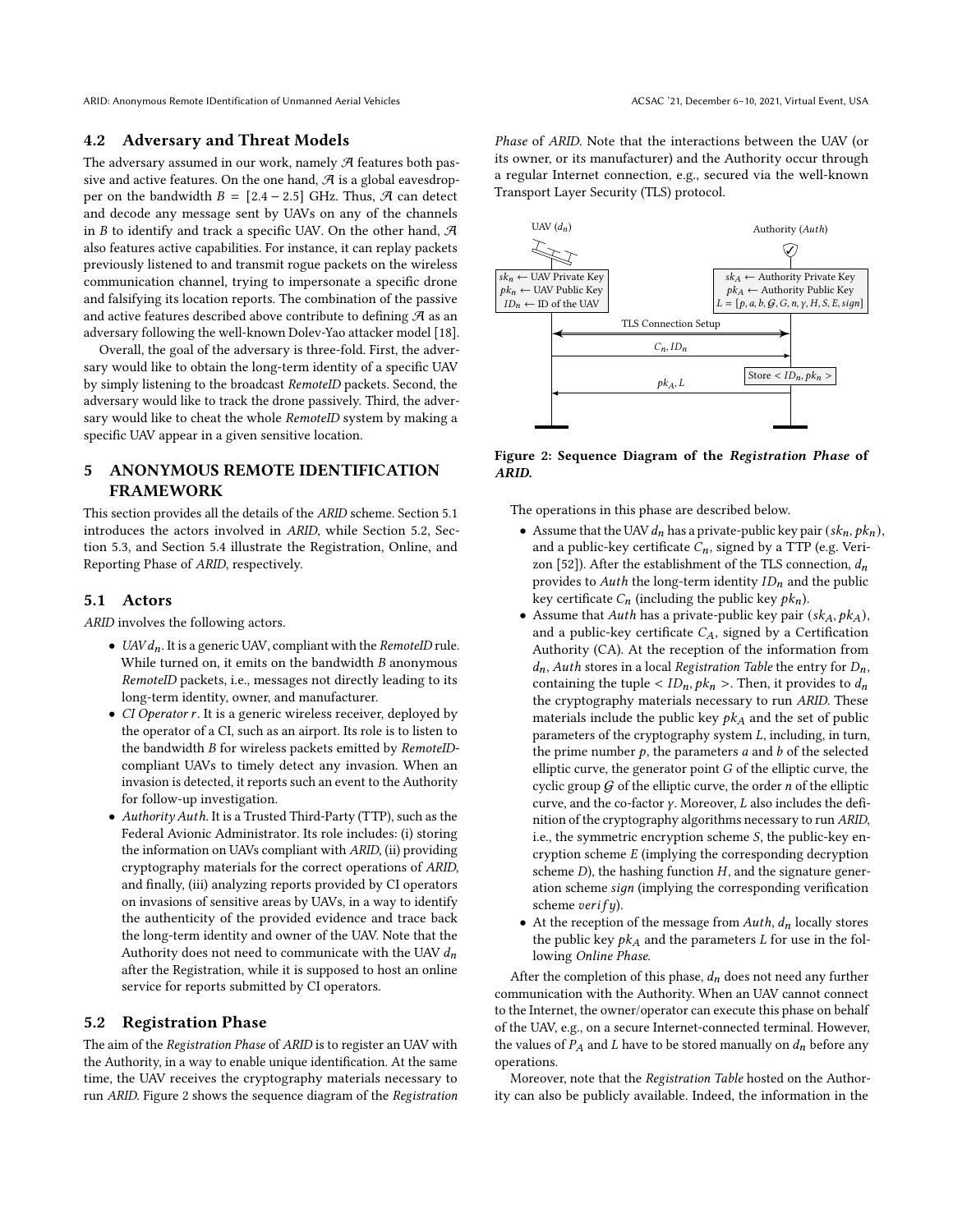table do not allow tampering or de-anonymization of ARID messages. We will formally verify this property of ARID in Section [6.](#page-6-0)

## <span id="page-5-0"></span>5.3 Online Phase

During the Online Phase of ARID, the UAV  $d_n$  generates and emits RemoteID-compliant messages, enabling operators to identify their locations, while still preserving UAV anonymity. The sequence diagram of the operations executed by  $d_n$  every  $T_i$  seconds is depicted in Figure [3.](#page-5-2) Note that  $T_i$  is not fixed, and can vary randomly in the interval  $[T_{i,MIN}, 1]$  seconds, with  $T_{i,MIN}$  to be defined through real experiments in Section [7.](#page-7-0)

<span id="page-5-2"></span>

Figure 3: Sequence Diagram of the Online Phase of ARID.

Specifically, the UAV  $d_n$  executes the following operations.

• Assume that at the time  $t$   $d_n$  acquires via Global Positioning System (GPS) the own location  $\left[ lat_{n,t}, lon_{n,t}, alt_{n,t} \right]$ , in terms of latitude, longitude, and altitude.  $d_n$  first generates a digest  $h_{n,t}$ , according to Eq. [1.](#page-5-3)

<span id="page-5-3"></span>
$$
h_{n,t} = H\left( ID_n || lat_{n,t} || lon_{n,t} || alt_{n,t} || t || inf_{on,t} || v_{n,t} \right), \qquad (1)
$$

where *H* refers to a generic secure hashing function,  $info_{n,t}$ refers to the additional information included by  $d_n$  in the RemoteID packet (such as the speed and the position of the control station),  $v_{n,t}$  is a nonce, and the operator  $||$  refers to the string concatenation.

• Then,  $d_n$  generates a *location report signature*  $\delta_{n,t}$  as per Eq. [2.](#page-5-4)

<span id="page-5-4"></span>
$$
\delta_{n,t} = sign(h_{n,t}, sk_n), \qquad (2)
$$

being sign an ECC public-key signature algorithm (e.g., Elliptic Curve Digital Signature Algorithm (ECDSA)).

• Then,  $d_n$  generates a one-time ephemeral key  $K_{n,t}$ . Using such a key,  $d_n$  generates the ephemeral pseudonym  $\boldsymbol{c}_{n,t},$  as per Eq. [3.](#page-5-5)

<span id="page-5-5"></span>
$$
c_{n,t} = S\left(\left[ID_n||\delta_{n,t}||t||v_{n,t}\right], K_{n,t}\right),\tag{3}
$$

where  $S$  refers to a generic symmetric encryption algorithm.

ACSAC '21, December 6–10, 2021, Virtual Event, USA Pietro Tedeschi, Savio Sciancalepore, and Roberto Di Pietro

• Then,  $d_n$  generates the encrypted one-time key  $\rho_{n,t}$ , according to Eq. [4.](#page-5-6)

<span id="page-5-6"></span>
$$
\rho_{n,t} = E\left(K_{n,t}, p k_A\right),\tag{4}
$$

being  $E$  a generic public-key encryption operation and  $pk<sub>A</sub>$ the public-key of the Authority Auth.

- Finally,  $d_n$  delivers a broadcast RemoteID packet containing the ephemeral pseudonym  $c_{n,t}$ , the encrypted one-time key  $\rho_{n,t}$ , and all the mandatory RemoteID information, i.e., its latitude  $lat_{n,t}$ , longitude  $lon_{n,t}$ , altitude  $alt_{n,t}$ , the timestamp t, and the additional information  $info_{n,t}$ .
- $\bullet$  The generic CI operator  $r$  continuously listens on the wireless channel. If  $r$  identifies a RemoteID packet (e.g., through analyzing network traffic via tools like Wireshark), it looks at the reported location of the UAV. If such a location is outside the protected area,  $r$  can simply discard the packet. Otherwise,  $r$  stores the packet locally and lately triggers the Reporting Phase (see Section [5.4\)](#page-5-1).

#### <span id="page-5-1"></span>5.4 Reporting Phase

The Reporting Phase is triggered exclusively by a CI operator, when it detects an invasion of the protected area by an UAV. Figure [4](#page-5-7) shows the sequence diagram of the involved operations. Note that all the communications occur via a regular Internet connection, secured via the well-known TLS protocol.

<span id="page-5-7"></span>

Figure 4: Sequence Diagram of the Reporting Phase of ARID.

The operations executed in this phase are detailed below.

- Assume that at the time  $t$  the UAV  $d_n$  broadcasts a RemoteID message consistent with the format presented in Section [5.3,](#page-5-0) including the ephemeral pseudonym  $c_{n,t}$ , the encrypted onetime key  $\rho_{n,t}$ , the latitude *lat<sub>n.t</sub>*, longitude *lon*<sub>n.t</sub>, altitude  $alt_{n,t}$  of the UAV, the timestamp t, and the additional information  $info_{n,t}$ .
- $\bullet$  Assume also that the CI operator  $r$  receives the RemoteID message and verifies that the location of the UAV, in terms of latitude, longitude, and altitude, is reporting a position inside its restricted area, determining an invasion. Then, the CI operator  $r$  establishes a secure connection with the Authority Auth, and it reports the details of the message detected on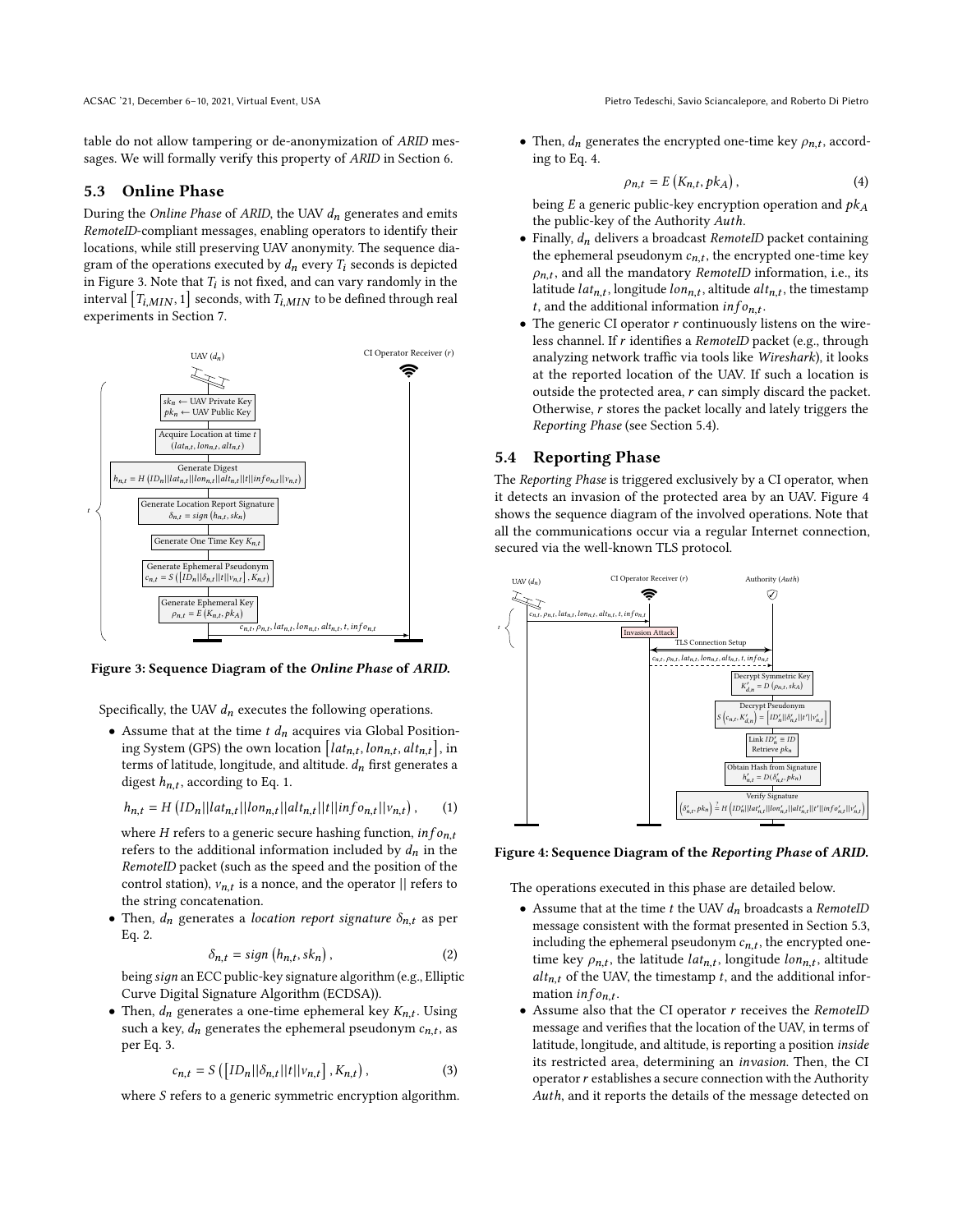the communication channel, together with any additional local information.

• At the reception of the report from  $r$ ,  $Auth$  first obtains the reconstructed ephemeral key  $K'_{d,n}$  of  $d_n$ , by decrypting the encrypted one-time key, as in Eq. [5.](#page-6-1)

<span id="page-6-1"></span>
$$
K'_{d,n} = D\left(\rho_{n,t}, sk_A\right),\tag{5}
$$

being  $D$  the public-key decryption algorithm dual of the public-key encryption algorithm used by  $d_n$ . If the decryption is successful, Auth proceeds further; otherwise, it discards the message.

• Then, using the reconstructed ephemeral key  $K'_{d,n}$ , Auth obtains the reconstructed ephemeral pseudonym of  $d_n$ , by applying the operations in Eq. [6.](#page-6-2)

<span id="page-6-2"></span>
$$
S\left(c_{n,t}, K'_{d,n}\right) = \left[ID'_n||\delta'_{n,t}||t'||v'_{n,t}\right]
$$
 (6)

where  $S$  refers to the same symmetric encryption algorithms used by  $d_n$ , while the values  $ID'_n$ ,  $\delta'_{n,t}$ ,  $t'$ , and  $v'_{n,t}$  refer to the reconstructed values of the long-term identity of  $d_n$ , the location report signature, the generation timestamp, and the random nonce.

- Auth verifies the consistency of the information retrieved from the ephemeral pseudonym. In particular, Auth checks that the reconstructed timestamp  $t'$  matches precisely the value of  $t$  delivered in the report by the CI operator  $r$ . If they match, Auth proceeds further; otherwise, it discards the message.
- Then, Auth looks into the local Registration Table an entry for the UAV with long-term identity  $ID'_n$ . If a match is found, Auth retrieves the corresponding registered public key  $pk_n$ ; otherwise, it discards the message.
- Using the public key  $pk_n$  just retrieved, Auth verifies the signature  $\delta'_{n,t}$ , by applying the check in Eq. [7.](#page-6-3)

<span id="page-6-3"></span>
$$
verify\left(\delta'_{n,t}, pk_n\right) \stackrel{?}{=} H\left(ID'_n||lat'_{n,t}||lon'_{n,t}||alt'_{n,t}||t'||inf o'_{n,t}||v'_{n,t}\right) \tag{7}
$$

where  $verify$  refers to the public-key signature verification algorithm dual of the public-key signature generation algorithm used by  $d_n$ . If Auth verifies the signature, the report by  $r$  is considered *authentic*, and the UAV with long-term identity  $ID_n$  is deemed to be accountable for the invasion of the restricted access protected area (the owner can be contacted, charged, and blacklisted, based on the specific intrusion). Otherwise, the message is discarded as not authentic.

## <span id="page-6-0"></span>6 SECURITY ANALYSIS

This section discusses the security features offered by ARID. Specifically, Section [6.1](#page-6-4) illustrates the security properties of ARID, while Section [6.2](#page-7-1) provides the automated formal proof through ProVerif.

#### <span id="page-6-4"></span>6.1 Security Considerations

Overall, ARID provides the following security properties.

UAV Anonymity. ARID ensures the complete anonymity of the UAVs while maintaining full compatibility with RemoteID regulations. Indeed, each message emitted by  $d_n$  at the time  $t$  in the Online Phase includes an ephemeral pseudonym  $c_{n,t}$ , that is linked to the long-term identity  $ID_n$  but changes for any emitted message, due to the dependence from the timestamp  $t$  (included in the signature  $\delta_{n,t}$ ) and the nonce  $v_{n,t}$ . The continuous renewal of the pseudonym and the usage of the public-key cryptography scheme  $E$  also provide *message unlinkability*, i.e., an adversary intercepting any two messages cannot distinguish if they have been emitted by the same UAV or by different UAVs. Note that, differently from other schemes available in the literature, ARID achieves anonymity without any assistance from external infrastructure elements, and neither it requires a continuous connection with the Authority (see Section [7.3](#page-9-1) for more details). Moreover, we emphasize that this property still holds even when the Registration Table hosted on the Authority is public. Indeed, the only entity that can unveil the long-term identity of  $d_n$  is the Authority, using its private key  $sk_A$ . The Anonymity property of ARID has been also verified in ProVerif (see Section [6.2\)](#page-7-1).

UAV Message Authenticity. ARID provides message authenticity to RemoteID messages, protecting against impersonation and message manipulation. Message authenticity is provided through the inclusion of the location report signature  $\delta_{n,t}$ , generated starting from: (i) the long-term identity of the UAV  $ID_n$ ; (ii) all the information publicly-disclosed by the UAV in the RemoteID message; and, (iii) the private key  $sk_n$ . Given that  $d_n$  is the only entity possessing  $sk_n$ , only  $d_n$  can generate the location report signature  $\delta_{n,t}$  associated to a particular *RemoteID* message, assuring message authenticity. Indeed, let us assume that the attacker modifies any plain-text information (location of the drone, speed, timestamp, ground station location, or emergency status). In the cited case, the verification of the signature  $\delta_{n,t}$  will fail, leading to attack rejection. Similarly to the previous property, this feature holds even if the Registration Table is public, as formally verified in Section [6.2.](#page-7-1)

Protection against Replay Attacks. Being RemoteID messages broadcast, ARID cannot provide formal protection against replay attacks. Indeed, there is no interaction between the UAV and other entities that could ensure the messages' freshness. To identify replayed messages, ARID leverages the consistency among the timestamp in the broadcast message and the current time. Indeed, most UAVs feature a GPS receiver, used to obtain global synchronization. If a CI operator receives a message with a timestamp whose difference to the UTC time is higher than a threshold  $\tau$ , such message is discarded, failing a freshness check. Note that an attacker could modify the timestamp  $t$  included in a broadcast message previously recorded to match it to the actual time, making a UAV appear at an old location at the current time. However, when such a message is reported to the Authority Auth, the Authority can easily verify the manipulation of the message, as the verification of the signature  $\delta_{n,t}$  will fail.

Partial Protection against UAV tracking. From the security perspective, ARID also provides theoretical protection against UAV tracking. Indeed, not only an UAV never reveals the long-term identity, but it also uses an ephemeral pseudonym only once, not allowing to link two RemoteID messages. At the same time, we notice that a control station could also control many UAVs at the same time. Therefore, an adversary might not track a specific UAV with 100% accuracy by checking the location of the control station. This is evident when the adversary does not have any additional knowledge of the scenario, i.e., it does not know how many UAVs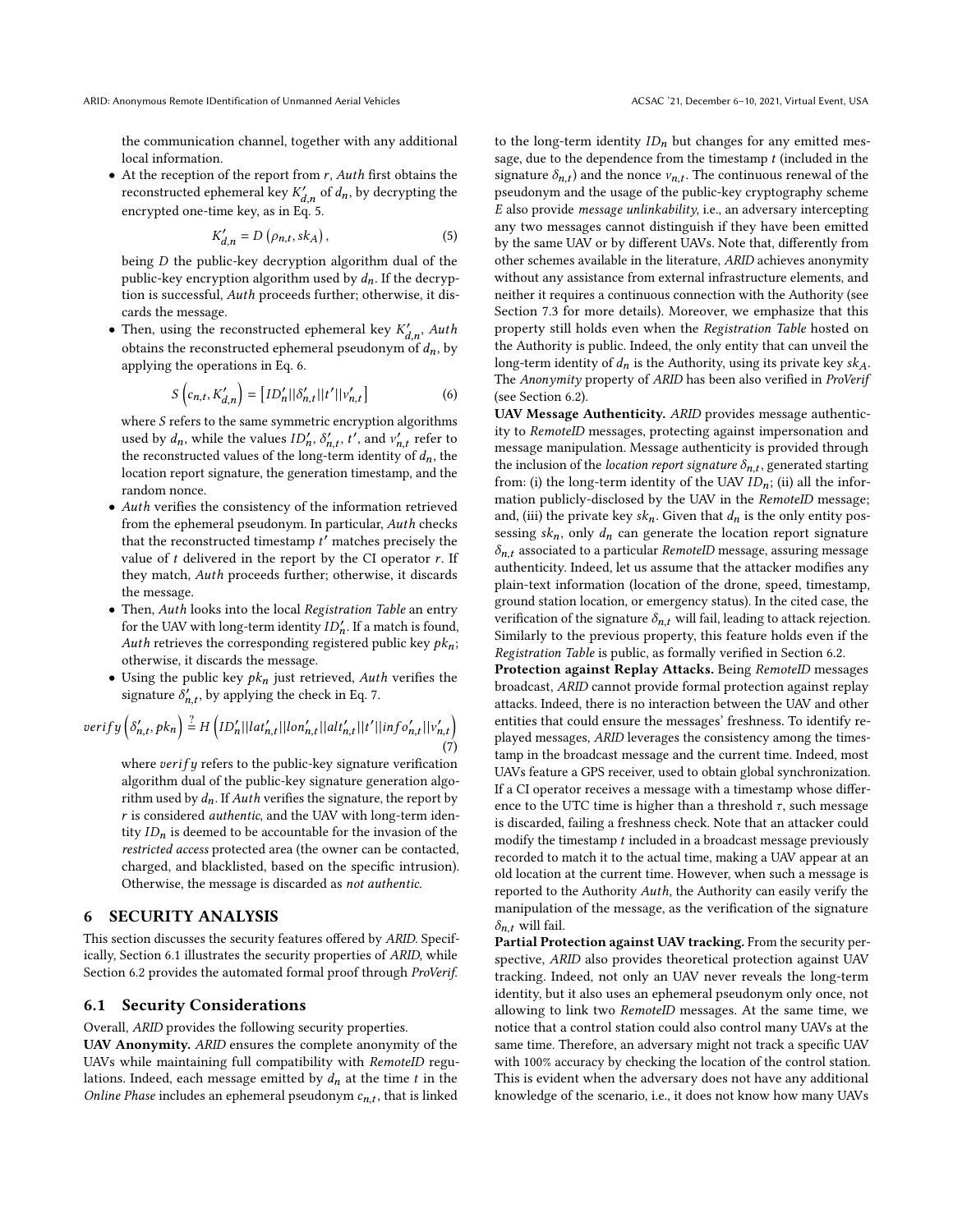are operating in the area.

Although these remarkable features, many contributions framed in the context of VANET pointed out the possibility to distinguish vehicles and track them based on the peculiar characteristics of their trajectories, with different degrees of accuracy [\[46\]](#page-11-14), [\[30\]](#page-10-28). Recognizing the likely partial effectiveness of the mentioned tracking techniques, we define the protection against tracking offered by ARID as partial. However, anti-tracking is not the scope of ARID, and its applicability to tracking avoidance is left for future work.

## <span id="page-7-1"></span>6.2 Formal Verification — ProVerif

The security properties provided by ARID, i.e., UAV anonymity and message authenticity, have been formally verified via ProVerif [\[10\]](#page-10-29). ProVerif is an automated verification tool widely adopted in the recent literature to formally verify the security properties achieved by cryptographic protocols [\[49\]](#page-11-15), [\[32\]](#page-10-30), [\[5\]](#page-10-31).

Specifically, ProVerif assumes the Dolev-Yao attacker model, i.e., the attacker can read, modify, delete, and forge new packets to be delivered on the communication channel. Under the cited assumptions, ProVerif checks if the attacker can break the security goals of the protocol defined by the user. In case an attack is found, ProVerif also provides a step-by-step description of the attack.

We implemented ARID in ProVerif to verify two main properties: (i) the secrecy of the long-term identity of the UAV; and, (ii) the authenticity of the messages emitted by an UAV. Therefore, according to the logic of the ProVerif tool, we defined two main events.

- (1) acceptUAV(id): Indicating that the UAV with long-term identity  $ID_n$  is running ARID.
- (2) termAuth(id): Denoting that the Authority has terminated ARID and verified that the UAV with the long-term identity  $ID_n$  generated the message.

In line with the logic of ProVerif, we verified the UAV message authenticity property through verifying security properties such as sender authentication and impersonation resistance. To this aim, we checked that *event(acceptUAV(id))* cannot be executed after the execution of event(termAuth(id)). Moreover, we verified the strong secrecy of the long-term identity of  $ID_n$ , by verifying that the attacker is unable to distinguish when the secret changes, and that the attacker cannot obtain  $ID_n$  from the messages exchanged on the wireless communication channel.

The following output messages are provided by *ProVerif* to identify the fulfillment of the security properties of our interest.

- event(last event ()) ==> event(previous event ()) is true: meaning that the function *last\_event* is executed only when another function, namely previous\_event, is really executed;
- not attacker(elem[]) is true: meaning that the attacker is not in possession of the value of elem;
- Non-interference elem[] is true: meaning that an attacker cannot deduce any information about the value of elem from the eavesdropped messages.

The excerpt of the output of the *ProVerif* tool when  $ID_n$  is not public (regular condition) is shown in Figure [5.](#page-7-2)

The fulfilment of the query in Figure [5](#page-7-2) demonstrates that the Authority always verifies message authenticity, i.e., when it detects that a message has been generated by  $ID_n$ , this is always true. Note that the correspondence in the query is not injective, because the

ACSAC '21, December 6–10, 2021, Virtual Event, USA Pietro Tedeschi, Savio Sciancalepore, and Roberto Di Pietro

<span id="page-7-2"></span>Verification summary: Query not  $|D_n|$  is true. Query event(termAuth(ID<sub>1</sub>)) ==> event(acceptUAV(ID<sub>1</sub>)) is true. Non-interference ID<sub>p</sub> is true.

## Figure 5: Excerpt of the output provided by the ProVerif tool when  $ID_n$  is not public.

attacker could have replayed the message. We handled replays artificially in ProVerif, through the verification of the freshness of the timestamp. Also, note that the Non-interference query is verified, i.e., an attacker cannot deduce any information about  $ID_n$  from the eavesdropped messages.

As a side-property of ARID, we also checked if message authenticity still holds when the information provided to the Authority are public, i.e., the public key of the UAV  $pk_n$  and its identity  $ID_n$ . The excerpt of the output of the ProVerif tool in this case is shown in Figure [6.](#page-7-3)

<span id="page-7-3"></span>Verification summary: Query not  $|D_n|$  is false. Query event(termAuth(ID<sub>1</sub>)) ==> event(acceptUAV(ID<sub>1</sub>)) is true.

#### Figure 6: Excerpt of the output provided by the ProVerif tool when  $ID_n$  is public.

Note that, even when  $ID_n$  becomes public (e.g., due to the publication of the Registration Table), still message authenticity holds, meaning that the information in the Registration Table is not valuable for the attacker to impersonate any UAVs.

We also released the generated ProVerif source code, to allow interested readers to verify our claims and further re-use our code.

### <span id="page-7-0"></span>7 PERFORMANCE EVALUATION

This section provides the performance evaluation of ARID, both in qualitative and in quantitative terms. Section [7.1](#page-7-4) reports the implementation details of the proof-of-concept, Section [7.2](#page-8-0) illustrates the performance of ARID, while Section [7.3](#page-9-1) qualitatively compares ARID with the approaches discussed in Section [2.](#page-1-0)

#### <span id="page-7-4"></span>7.1 Implementation Details

We implemented a prototype of ARID on the 3DR-Solo commercial drone [\[3\]](#page-10-32). The 3DR-Solo hardware platform features a CPU i.MX6 Solo manufactured by Freescale System, connected to a Pixhawk autopilot. It also includes a single-core processor ARM Cortex A9 running at 1.00 GHz, and it is equipped with 7, 948 MB of ROM and 512 MB of RAM. The 3DR-Solo drone features a Cryptographic Acceleration and Assurance Module (CAAM), as well as True and Pseudo-Random Number Generator modules (certified by NIST), useful to execute Elliptic Curve Cryptography (ECC) primitives efficiently. As for the Operative System (OS), the 3DR-Solo runs the 3DR Poky OS, based on the popular Linux Project Yocto [\[1\]](#page-10-33).

We implemented ARID in C, and we integrated it within the stock 3DR Poky OS, version 1.5.1. In particular, ARID runs on top of the popular protocol MAVLink 1.0 [\[33\]](#page-10-34) and on UDP, using the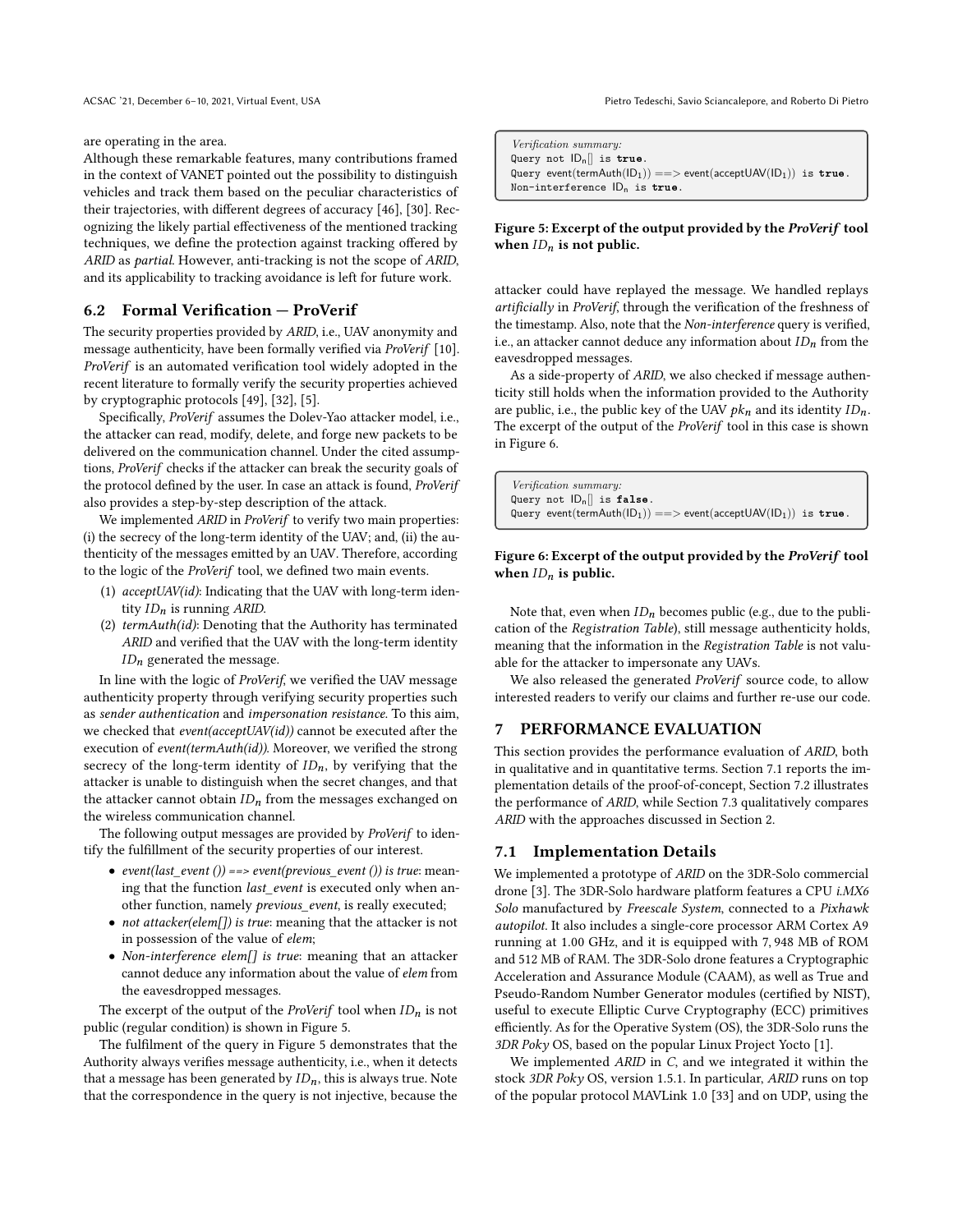ARID: Anonymous Remote IDentification of Unmanned Aerial Vehicles ACSAC '21, December 6–10, 2021, Virtual Event, USA

lightweight Micro Air Vehicle Message Marshalling Library [\[2\]](#page-10-35), i.e., a highly optimized library for resource-constrained systems. We recall that MAVLink is a lightweight messaging protocol, supported by the majority of commercially available UAVs, enabling communication among UAVs and between a UAV and its on-board components. We also recall that MAVLink over UDP requires the exchange of frames characterized by a Maximum Transmission Unit (MTU) of 263 bytes. We report the structure of the MAVLink frame (customized to include the data of ARID as payload) in Figure [9](#page-11-16) of Annex [8,](#page-11-17) while Table [3](#page-11-18) (Annex [8\)](#page-11-17) provides additional configuration details. To implement ARID in a fully standard-compliant fashion, we extended MAVLink with a dedicated Message ID (0xDE). Moreover, each UAV features a static ID of 4 bytes provided from the manufacturer, spanning in the range [0x00000000 − 0xFFFFFFFF].

We used El-Gamal elliptic curves (with point compression) for encryption/decryption operations, and the ECDSA algorithm for signature generation/verification [\[27\]](#page-10-36). We integrated the cited algorithms through the OpenSSL library ver. 1.0.0 [\[37\]](#page-10-37).

For the experimental evaluation, as well as to allow a complete customization of the offered security services, we selected four elliptic curves, i.e., secp160r1, secp192k1, secp224k1 and secp256k1, providing security levels equivalent to 80, 96, 112 and 128 symmetric key bits, according to the most recent NIST guidelines [\[7\]](#page-10-38) (Table [4](#page-11-19) (Annex [8\)](#page-11-20) provides additional configuration details). Moreover, we adopted the SHA-256 hashing function and a cryptographic Pseudo Random Number Generator (PRNG) (/dev/urandom) seeded with 2, 048 bits. We selected the cited four curves because they provide an adequate level of security for different scenarios, while also allowing not to exceed the MAVLink MTU of 263 bytes. Additional larger curves could be used but at the cost of message fragmentation (not desirable). Finally, we implemented the generic receiver  $r$  and the Authority *Auth* as separated processes on a regular laptop.

Our implementation on the 3DR-Solo requires 1, 559.168 KB of Flash Memory (with a static linking of the adopted libraries) and 92.184 KB of RAM. We also released the source code of ARID to allow interested Researchers and Industry to verify our claims and possibly extend ARID with additional features [\[17\]](#page-10-12).

Finally, we remark that our implementation leverages popular open-source tools, such as the Poky OS, MAVLink, and OpenSSL, supported by a large variety of commercial UAVs. The availability of the code contributes to enhance the impact of ARID, demonstrating its deployability, and fostering further research in the domain.

#### <span id="page-8-0"></span>7.2 Performance Assessment

In this section, we report a few experimental tests performed using the implementation discussed in Section [7.1,](#page-7-4) aimed at measuring the cost of ARID on a real UAV in terms of time and energy.

We first measured the time needed to generate and transmit a ARID packet on the 3DR-Solo, by considering the four elliptic curves cited in Section [7.1.](#page-7-4) We report in Figure [7](#page-8-1) the average time required to execute ARID over 1, 000 tests (with 95% confidence intervals), considering the separate contribution of the processing (packet generation, cryptography operations) and radio operations. Note that the measured time spans from the GPS location acquisition to the packet delivery (both included). In the worst case (curve

<span id="page-8-1"></span>

Figure 7: Time required to execute ARID on the 3DR-Solo drone, considering different elliptic curves.

secp256k1), ARID requires 11.23 ms on average,  $\approx$  2 orders of magnitude less than the maximum interarrival time  $T = 1$  s recommended by the RemoteID rule, confirming its suitability for integration in real UAVs.

To measure the energy consumption of each instance of ARID, we used the telemetry data conveyed by the 3DR-Solo to the remote controller through the MAVLink protocol. In detail, we measured the difference in the electrical current drained by the drone between two different states: (i) at rest; and, (ii) during the execution of ARID. We computed an average difference of  $\approx 20$  mA in the electric current drained by the drone over 1, 000 runs.

To estimate the energy consumption of the radio operations, we considered that the radio chip on-board of the 3DR-Solo drone is a chip of the family AR9300, working with an input voltage of 3.3 V, consuming 296.970 mA in TX mode and 187.879 mA in RX mode with the IEEE 802.11b protocol [\[29\]](#page-10-39). We also assumed that a packet is modulated through the standard Direct Sequence Spread Spectrum (DSSS) modulation using Differential Binary Phase-Shift Keying (DBPSK), a Transmission Rate of 1.0 Mbps on the 22 MHz channel bandwidth, and a Short Guard Interval of 800 ns. We computed the contributions of the processing and radio chip to the overall energy consumption of ARID through Eq. [8.](#page-8-2)

<span id="page-8-2"></span>
$$
E[mJ] = V \cdot \int_0^T i(t)dt,
$$
\n(8)

being  $V$  the input voltage (15.11 V for the UAV's battery and 3.3 V for the radio chip) and  $i(t)$  the instantaneous drained current (additional 20 mA required by ARID on the UAV's battery and 296.970 mA for the radio chip).

Figure [8](#page-9-2) reports the average results of our experiments, together with the 95% confidence interval, computed over 1, 000 tests. Table [4](#page-11-19) in Appendix B also reports in a tabular form the values of time and energy consumption of Figure [7](#page-8-1) and Figure [8.](#page-9-2)

Taking as a reference the worst-case configuration (curve secp256k1), ARID consumes only  $\approx 4.72$  mJ per instance (i.e., delivered ARID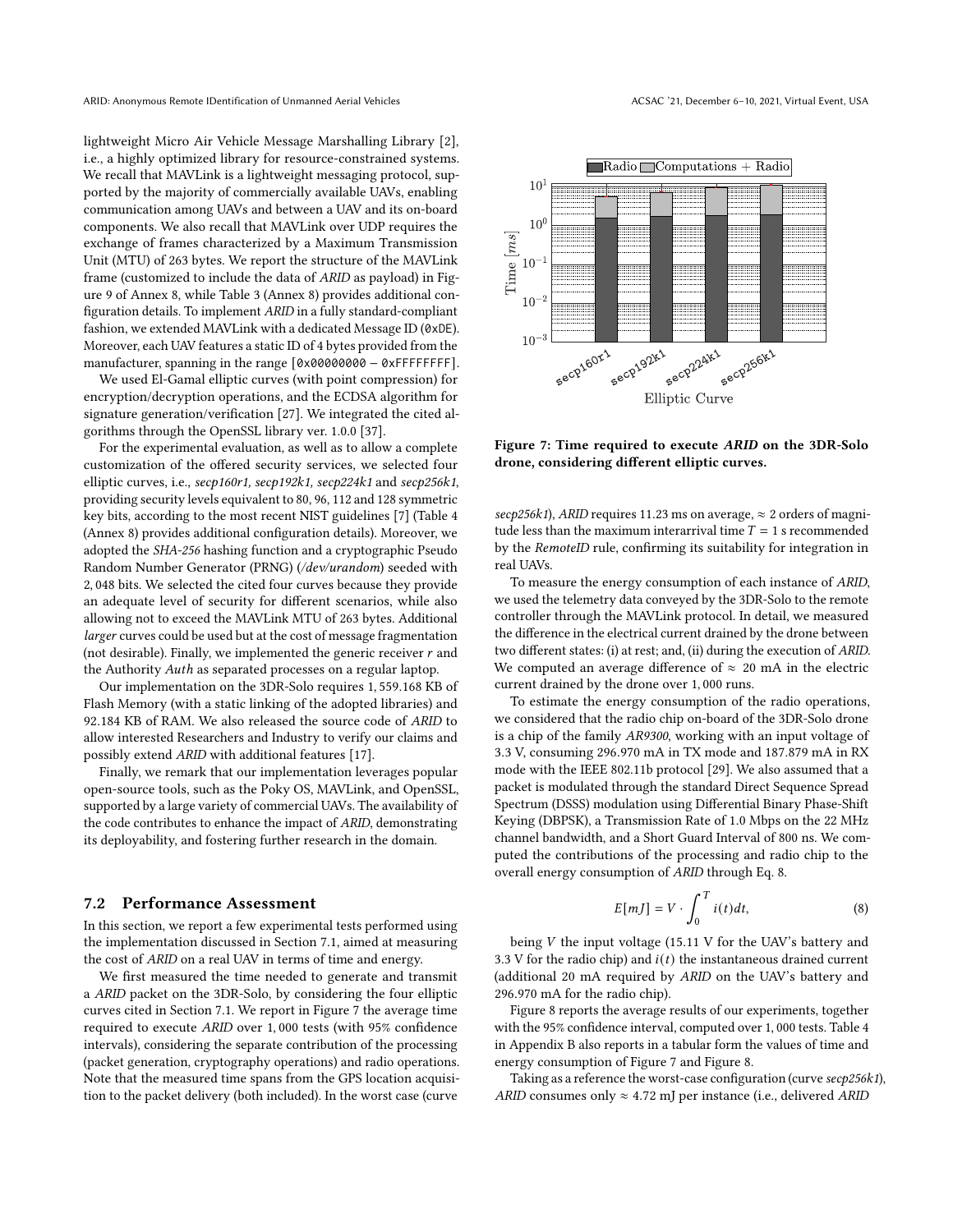<span id="page-9-3"></span>

| Ref.              | <b>No Online</b> | No Infrastructure | No Group | <b>No Revocation</b> | <b>No Pairing</b> | <b>Robustness to</b>  |
|-------------------|------------------|-------------------|----------|----------------------|-------------------|-----------------------|
|                   | Authority        | Assistance        | Reliance | Procedures           | Operations        | <b>TA DB Leakages</b> |
| [50]              |                  |                   |          |                      |                   |                       |
| $\left[14\right]$ |                  |                   |          |                      |                   |                       |
| [42]              |                  |                   |          |                      |                   |                       |
| $[11]$            |                  |                   |          |                      |                   |                       |
| [34]              |                  |                   |          |                      |                   |                       |
| $\left[13\right]$ |                  |                   |          |                      |                   |                       |
| $^{[9]}$          |                  |                   |          |                      |                   |                       |
| $[41]$            |                  |                   |          |                      |                   |                       |
| [6]               |                  |                   |          |                      |                   |                       |
| $^{[25]}$         |                  |                   |          |                      |                   |                       |
| <b>ARID</b>       |                  |                   |          |                      |                   |                       |

Table 2: Comparison between ARID and anonymity solutions available in the literature.

<span id="page-9-2"></span>

Figure 8: Energy required to execute ARID on the 3DR-Solo drone, considering different elliptic curves.

packet), confirming once more its little impact on the UAV's operating life. Indeed, given that the overall capacity of the battery powering the 3DR-Solo drone is 282, 860 J (5, 200 mAh), assuming to adopt the curve secp256k1, ARID consumes on average only  $\approx 1.67\cdot 10^{-6}\%$  of the battery of the drone for each instance.

Finally, we evaluated the impact of ARID on the battery lifetime. We experimentally verified that the most energy-consuming configuration of ARID (secp256k1) reduces the lifetime of the 3DR-Solo by only 1.05% compared to the default (non-anonymous) RemoteID configuration, further demonstrating its limited overhead.

#### <span id="page-9-1"></span>7.3 Comparison

In this section, we compare ARID against current approaches for anonymization as per what discussed in Section [2.](#page-1-0) Note that such a comparison can only be qualitative, i.e., along reference system requirements. Indeed, any quantitative comparison does not apply to our case, as all the cited solutions require assumptions that

cannot be satisfied in our scenario, such as the presence of online authorities and additional infrastructure elements or peers.

Table [2](#page-9-3) summarizes the discussion in Section [2,](#page-1-0) and compares the cited contributions along reference system requirements.

We notice that previously published approaches are not complaint with the requirements for anonymous remote UAVs identification. Indeed, most of them provide anonymity by assuming the continued availability of either an online authority or an element of the infrastructure (such as the RSUs in VANETs) or the presence of multiple peers in the network (the other vehicles in a VANET). These assumptions are not realistic for commercial UAVs, often piloted by independent pilots. At the same time, the approaches previously proposed can require complex pairing operations, hardly supported by small UAVs, as well as pseudonyms revocation procedures in case of misbehaviour, that would require connection to additional infrastructure elements. Moreover, note that all previous approaches leveraged a list stored on the TA, used to translate pseudonyms into long-term identities. Therefore, in case of a leakage/publication of the list, these solutions cannot further provide the anonymity of the participating entities.

Conversely, ARID provides anonymous remote identification for UAVs without any assistance, either from an online authority or from a dedicated network infrastructure, and it also applies to independent vehicles, with no other entities in the neighbourhood. In addition, ARID does not require time- and energy- consuming pairing operations. Furthermore, although the TA of ARID stores the long-term identities of the UAV and the related public keys, the long-term identities are always protected at run-time through the public key of the Authority. Therefore, even in case of a leakage on the TA, the anonymity of the registered drones is preserved, provided that the TA private key(s) are kept secret. The combination of all these features makes ARID the ideal solution for anonymous remote identification of amateur, remotely-piloted UAVs.

## <span id="page-9-0"></span>8 CONCLUSION

In this paper, we proposed ARID, a lightweight and low-cost protocol providing anonymous remote identification of Unmanned Aerial Vehicles. ARID has been carefully designed to be fully compliant with the latest RemoteID regulations by the FAA, while also providing a tunable level of security. Overall, ARID offers complete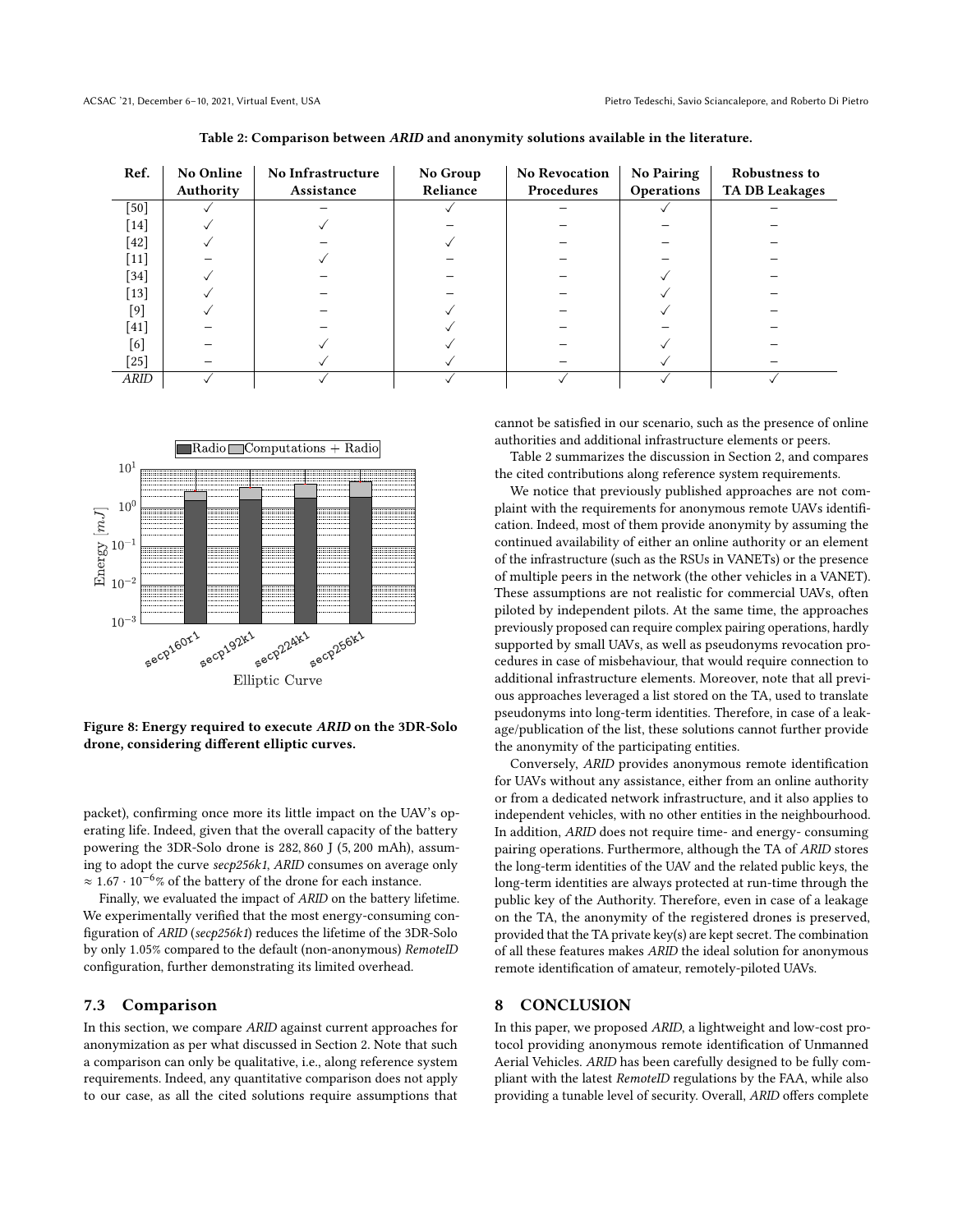ARID: Anonymous Remote IDentification of Unmanned Aerial Vehicles ACSAC '21, December 6–10, 2021, Virtual Event, USA

anonymity and unlinkability of UAVs broadcast messages, allowing only the Trusted Authority (e.g., the FAA) to unveil the long-term identity of the emitting UAV. At the same time, ARID does not require interactions between UAVs and other infrastructure elements or peers, and it can be provided as a simple software update.

While the security properties of ARID have been discussed and formally proved via ProVerif, we also implemented a prototype of ARID on a real 3DR-Solo drone, using the open-source Poky OS and well-known OpenSSL cryptography library. Our experimental performance evaluation shows that ARID requires at most only  $\approx$  11.23 ms to create and transmit anonymous *RemoteID* messages, while spending at most  $\approx 4.72$  mJ of energy ( $\approx 1.67 \cdot 10^{-6}$ % of the overall battery capacity).

We also released the source code of ARID [\[17\]](#page-10-12), enabling the interested community to verify our findings, as well as to foster further research in the domain.

Future work include the extension of ARID to other domains, such as avionics and maritime, enriched with the capability to authenticate the ARID messages without compromising UAV's anonymity.

## ACKNOWLEDGMENTS

The authors would like to thank the anonymous reviewers, that helped improving the quality of the paper. This publication was partially supported by awards NPRP-S-11-0109-180242 from the QNRF-Qatar National Research Fund, a member of The Qatar Foundation, and NATO Science for Peace and Security Programme - MYP G5828 project "SeaSec: DronNets for Maritime Border and Port Security". This work has been partially supported also by the INTERSCT project, Grant No. NWA.1162.18.301, funded by Netherlands Organisation for Scientific Research (NWO). The findings reported herein are solely responsibility of the authors.

#### **REFERENCES**

- <span id="page-10-33"></span>[1] 3D Robotics. 2020. Yocto Linux. [https://tinyurl.com/y2axm74b.](https://tinyurl.com/y2axm74b) (Accessed: 2021-06-21).
- <span id="page-10-35"></span>[2] 3DR Robotics. 2014. MAVlink Protocol Setup for Solo. [https://github.com/](https://github.com/3drobotics/mavlink-solo) [3drobotics/mavlink-solo.](https://github.com/3drobotics/mavlink-solo) (Accessed: 2021-06-21).
- <span id="page-10-32"></span>[3] 3DR Solo Website. 2020. 3DR Solo Website. [https://3dr.com/solo-drone.](https://3dr.com/solo-drone) Accessed: 2021-06-21.
- <span id="page-10-7"></span>[4] AIN Online. 2021. NBAA: Remote ID Drone Rule Raises Privacy Concerns. [https://tinyurl.com/3vzzv39d.](https://tinyurl.com/3vzzv39d) (Accessed: 2021-06-21).
- <span id="page-10-31"></span>[5] Thibaud Antignac, Mukelabai Mukelabai, and Gerardo Schneider. 2017. Specification, Design, and Verification of an Accountability-Aware Surveillance Protocol. In Proceedings of the Symposium on Applied Computing (Marrakech, Morocco) (SAC '17). Association for Computing Machinery, New York, NY, USA, 1372–1378.
- <span id="page-10-18"></span>[6] Amirhossein Asari, Mahdi R. Alagheband, Majid Bayat, and Maryam Rajabzadeh Asaar. 2021. A new provable hierarchical anonymous certificateless authentication protocol with aggregate verification in ADS-B systems. Computer Networks 185 (2021), 107599.
- <span id="page-10-38"></span>[7] Elaine Barker. 2020. Recommendation for key management: Part 1 - General. Technical Report. NIST.
- <span id="page-10-3"></span>[8] BBC. 2019. Gatwick Airport: Drone attack grounds flights. [http://www.bbc.co.](http://www.bbc.co.uk/news/uk-england-sussex-4662375) [uk/news/uk-england-sussex-4662375.](http://www.bbc.co.uk/news/uk-england-sussex-4662375) (Accessed: 2021-06-21).
- <span id="page-10-16"></span>[9] L. Benarous, B. Kadri, and S. Boudjit. 2020. Alloyed Pseudonym Change Strategy for Location Privacy in VANETs. In IEEE 17th Annual Consumer Communications Networking Conference (CCNC). 1–6.
- <span id="page-10-29"></span>[10] Bruno Blanchet. 2009. Automatic Verification of Correspondences for Security Protocols. Journal of Computer Security 17, 4 (2009), 363–434.
- <span id="page-10-14"></span>[11] A. Boualouache and S. Moussaoui. 2014. S2SI: A Practical Pseudonym Changing Strategy for Location Privacy in VANETs. In International Conference on Advanced Networking Distributed Systems and Applications. 70–75.
- <span id="page-10-10"></span>[12] Abdelwahab Boualouache, Sidi-Mohammed Senouci, and Samira Moussaoui. 2017. A Survey on Pseudonym Changing Strategies for Vehicular Ad-Hoc Networks. IEEE Communications Surveys & Tutorials 20, 1 (2017), 770–790.
- <span id="page-10-15"></span>[13] A. Boualouache, S. M. Senouci, and S. Moussaoui. 2020. PRIVANET: An Efficient Pseudonym Changing and Management Framework for Vehicular Ad-Hoc Networks. IEEE Transactions on Intelligent Transportation Systems 21, 8 (2020), 3209–3218.
- <span id="page-10-13"></span>[14] Giorgio Calandriello, Panos Papadimitratos, Jean-Pierre Hubaux, and Antonio Lioy. 2007. Efficient and Robust Pseudonymous Authentication in VANET. In Proceedings of the Fourth ACM International Workshop on Vehicular Ad Hoc Networks (Montreal, Quebec, Canada) (VANET '07). 19–28.
- <span id="page-10-24"></span>[15] Yu Fang Chung, Zhen Yu Wu, and Tzer Shyong Chen. 2009. Ring signature scheme for ECC-based anonymous signcryption. Computer Standards & Interfaces 31, 4 (2009), 669–674.
- <span id="page-10-5"></span>[16] European Commission. 2021. Detailed rules on unmanned aircrafts. Technical Report. European Commission.
- <span id="page-10-12"></span>[17] Cybersecurity Research and Innovation Lab (CRI-LAB). 2021. Source code of ARID. [https://github.com/pietrotedeschi/arid.](https://github.com/pietrotedeschi/arid)
- <span id="page-10-27"></span>[18] Danny Dolev and Andrew Yao. 1983. On the security of public key protocols. IEEE Transactions on information theory 29, 2 (1983), 198–208.
- <span id="page-10-9"></span>[19] Drone DJ. 2021. Crowdfunded lawsuit filed against the FAA over Remote ID. [https://tinyurl.com/euy342jr.](https://tinyurl.com/euy342jr) (Accessed: 2021-06-21).
- <span id="page-10-8"></span>[20] Drone DJ. 2021. Letter to FAA: Please reconsider your Remote ID proposal. [https://tinyurl.com/r7v24eva.](https://tinyurl.com/r7v24eva) (Accessed: 2021-06-21).
- <span id="page-10-11"></span>[21] ETSI. 2012. Intelligent Transport Systems (ITS); Security; Trust and Privacy Management, document TS 102 941, v1.1.1.
- <span id="page-10-25"></span>[22] FAA. 2021. Operations Over People General Overview. Available Online: [https://www.faa.gov/uas/commercial\\_operators/operations\\_over\\_people/.](https://www.faa.gov/uas/commercial_operators/operations_over_people/)
- <span id="page-10-4"></span>[23] FAA. 2021. Remote Identification of Unmanned Aircraft. Available Online: [https://www.faa.gov/news/media/attachments/RemoteID\\_Final\\_Rule.pdf.](https://www.faa.gov/news/media/attachments/RemoteID_Final_Rule.pdf) [24] FAA. 2021. UAS Remote Identification Overview. Available Online: [https:](https://www.faa.gov/uas/getting_started/remote_id/)
- <span id="page-10-6"></span>[//www.faa.gov/uas/getting\\_started/remote\\_id/.](https://www.faa.gov/uas/getting_started/remote_id/) [25] Athanassios Goudossis and Sokratis K Katsikas. 2019. Towards a secure automatic
- <span id="page-10-19"></span>identification system (AIS). Journal of Marine Science and Technology 24, 2 (2019), 410–423.
- <span id="page-10-20"></span>[26] John Hall, Jordan Lee, Joseph Benin, Christopher Armstrong, and Henry Owen. 2015. IEEE 1609 influenced automatic identification system (AIS). In IEEE 81st Vehicular Technology Conference (VTC Spring). IEEE, 1–5.
- <span id="page-10-36"></span>[27] Darrel Hankerson, Alfred J Menezes, and Scott Vanstone, 2006. Guide to Elliptic Curve Cryptography. Springer Science & Business Media.
- <span id="page-10-1"></span>[28] Mostafa Hassanalian and Abdessattar Abdelkefi. 2017. Classifications, applications, and design challenges of drones: A review. Progress in Aerospace Sciences 91 (2017), 99–131.
- <span id="page-10-39"></span>[29] Stratos Keranidis, Giannis Kazdaridis, Nikos Makris, Thanasis Korakis, Iordanis Koutsopoulos, and Leandros Tassiulas. 2014. Experimental Evaluation and Comparative Study on Energy Efficiency of the Evolving IEEE 802.11 Standards. In Proc. of Int. Conf. on Future Energy Systems. 109–119.
- <span id="page-10-28"></span>[30] Sanaz Khakpour, Richard W Pazzi, and Khalil El-Khatib. 2017. Using clustering for target tracking in vehicular ad hoc networks. Vehicular communications 9 (2017), 83–96.
- <span id="page-10-22"></span>[31] Muhammad Asghar Khan, Habib Shah, Sajjad Ur Rehman, Neeraj Kumar, Rozaida Ghazali, Danish Shehzad, and Insaf Ullah. 2021. Securing Internet of Drones with Identity-based Proxy Signcryption. IEEE Access (2021), 1–1.
- <span id="page-10-30"></span>[32] Nadim Kobeissi, Georgio Nicolas, and Karthikeyan Bhargavan. 2019. Noise Explorer: Fully Automated Modeling and Verification for Arbitrary Noise Protocols. In 2019 IEEE European Symposium on Security and Privacy (EuroS&P). 356–370.
- <span id="page-10-34"></span>[33] Anis Koubâa, Azza Allouch, Maram Alajlan, Yasir Javed, Abdelfettah Belghith, and Mohamed Khalgui. 2019. Micro Air Vehicle Link (MAVlink) in a Nutshell: A Survey. IEEE Access 7 (2019), 87658–87680.
- <span id="page-10-17"></span>[34] X. Li, H. Zhang, Y. Ren, S. Ma, B. Luo, J. Weng, J. Ma, and X. Huang. 2020. PAPU: Pseudonym Swap With Provable Unlinkability Based on Differential Privacy in VANETs. IEEE Internet of Things Journal 7, 12 (2020), 11789–11802.
- <span id="page-10-2"></span>[35] Chao Lin, Debiao He, Neeraj Kumar, Kim-Kwang Raymond Choo, Alexey Vinel, and Xinyi Huang. 2018. Security and privacy for the internet of drones: Challenges and solutions. IEEE Communications Magazine 56, 1 (2018), 64–69.
- <span id="page-10-0"></span>[36] Mohammad Mozaffari, Walid Saad, Mehdi Bennis, Young-Han Nam, and Mérouane Debbah. 2019. A Tutorial on UAVs for Wireless Networks: Applications, Challenges, and Open Problems. IEEE Communications Surveys & Tutorials 21, 3 (2019).
- <span id="page-10-37"></span>[37] OpenSSL Found. 2021. OpenSSL - Cryptography and SSL/TLS Toolbox. [https:](https://www.openssl.org/) [//www.openssl.org/.](https://www.openssl.org/) (Accessed: 2021-06-21).
- <span id="page-10-26"></span>[38] Muslum Ozgur Ozmen and Attila A. Yavuz. 2018. Dronecrypt - An Efficient Cryptographic Framework for Small Aerial Drones. In MILCOM 2018 - 2018 IEEE Military Communications Conference (MILCOM). 1–6.
- <span id="page-10-23"></span>[39] Liaojun Pang and Huixian Li. 2013. nMIBAS: a novel multi-receiver ID-based anonymous signcryption with decryption fairness. Computing and Informatics 32, 3 (2013), 441–460.
- <span id="page-10-21"></span>[40] Liaojun Pang, Mengmeng Wei, and Huixian Li. 2019. Efficient and anonymous certificateless multi-message and multi-receiver signcryption scheme based on ECC. IEEE Access 7 (2019), 24511–24526.